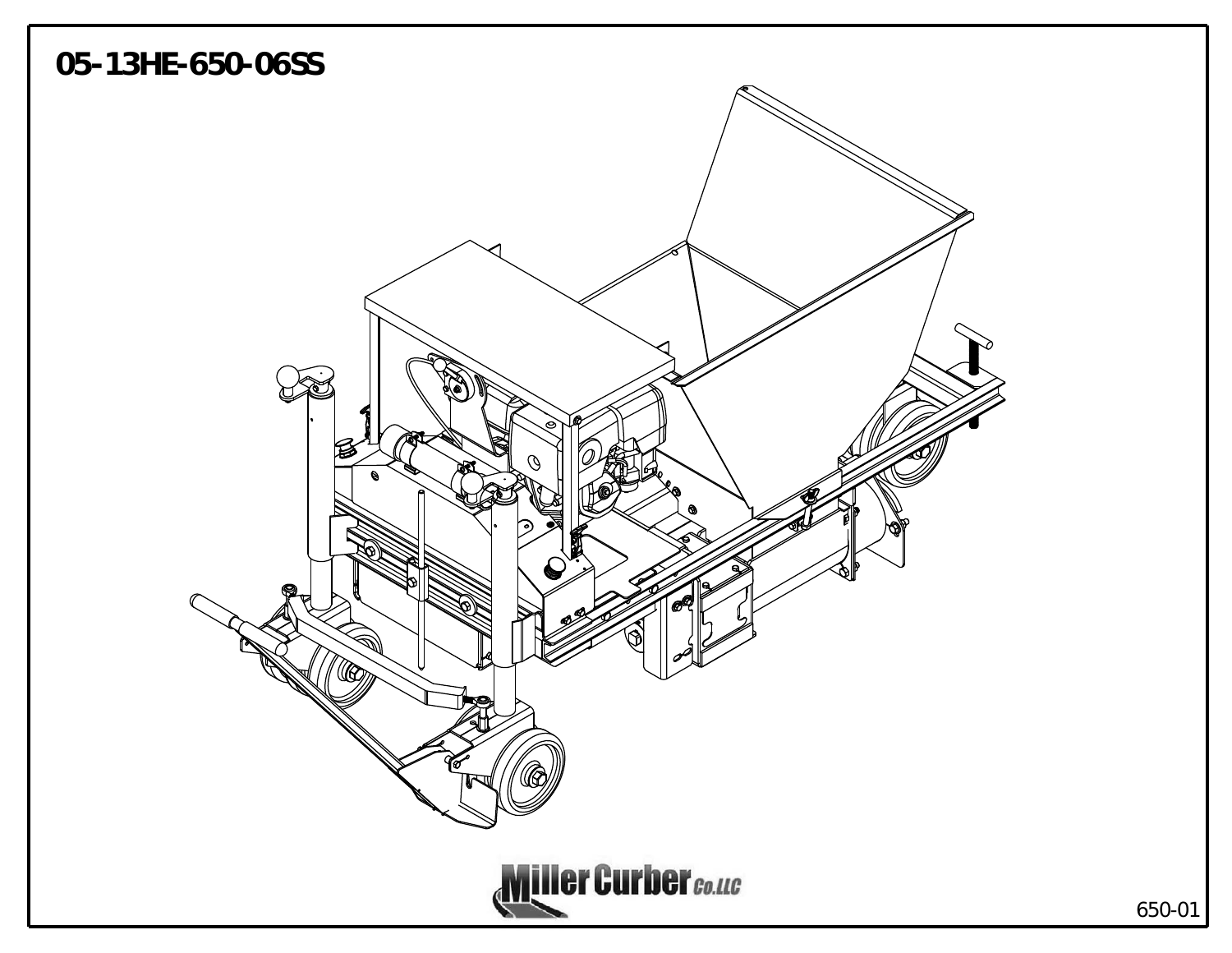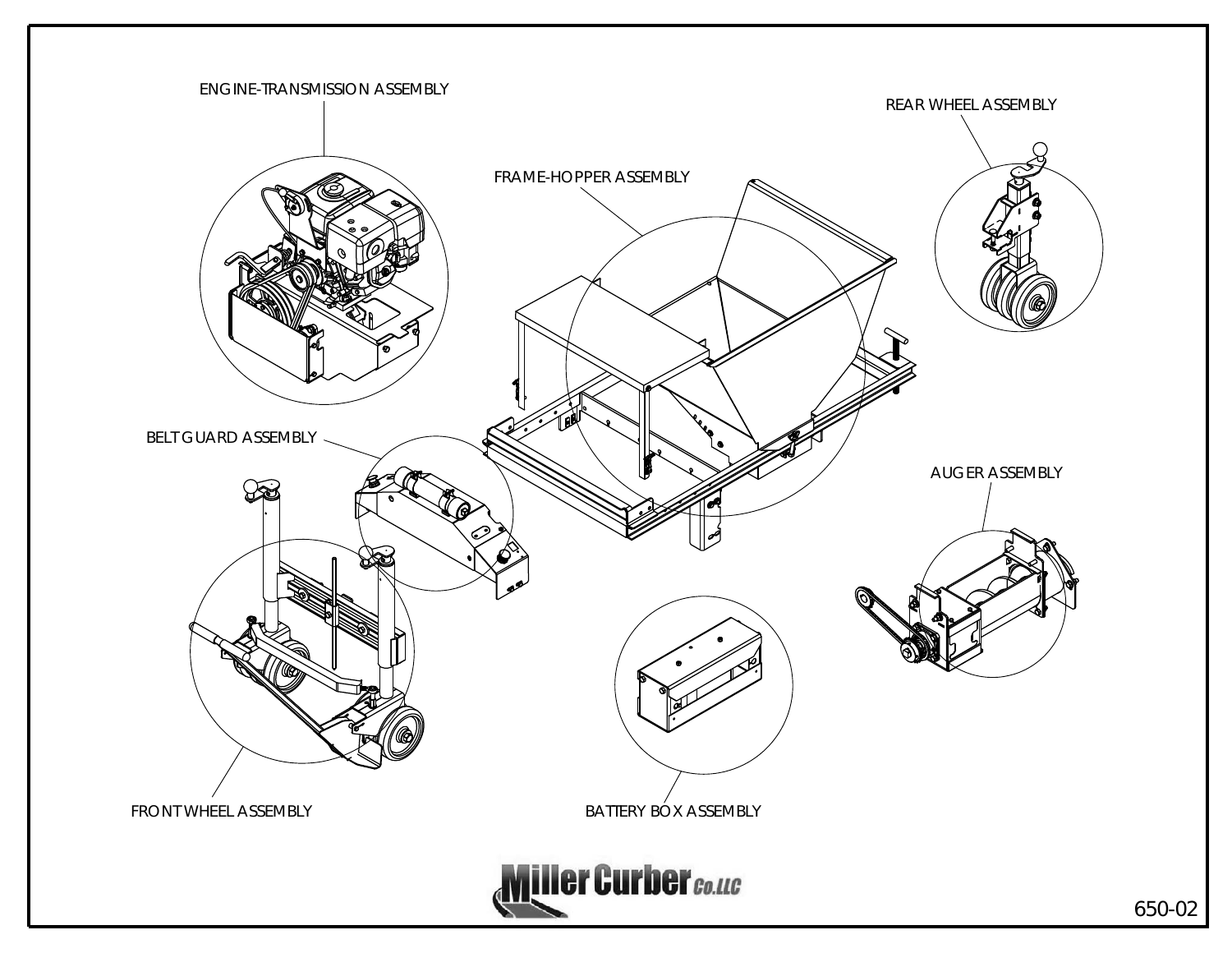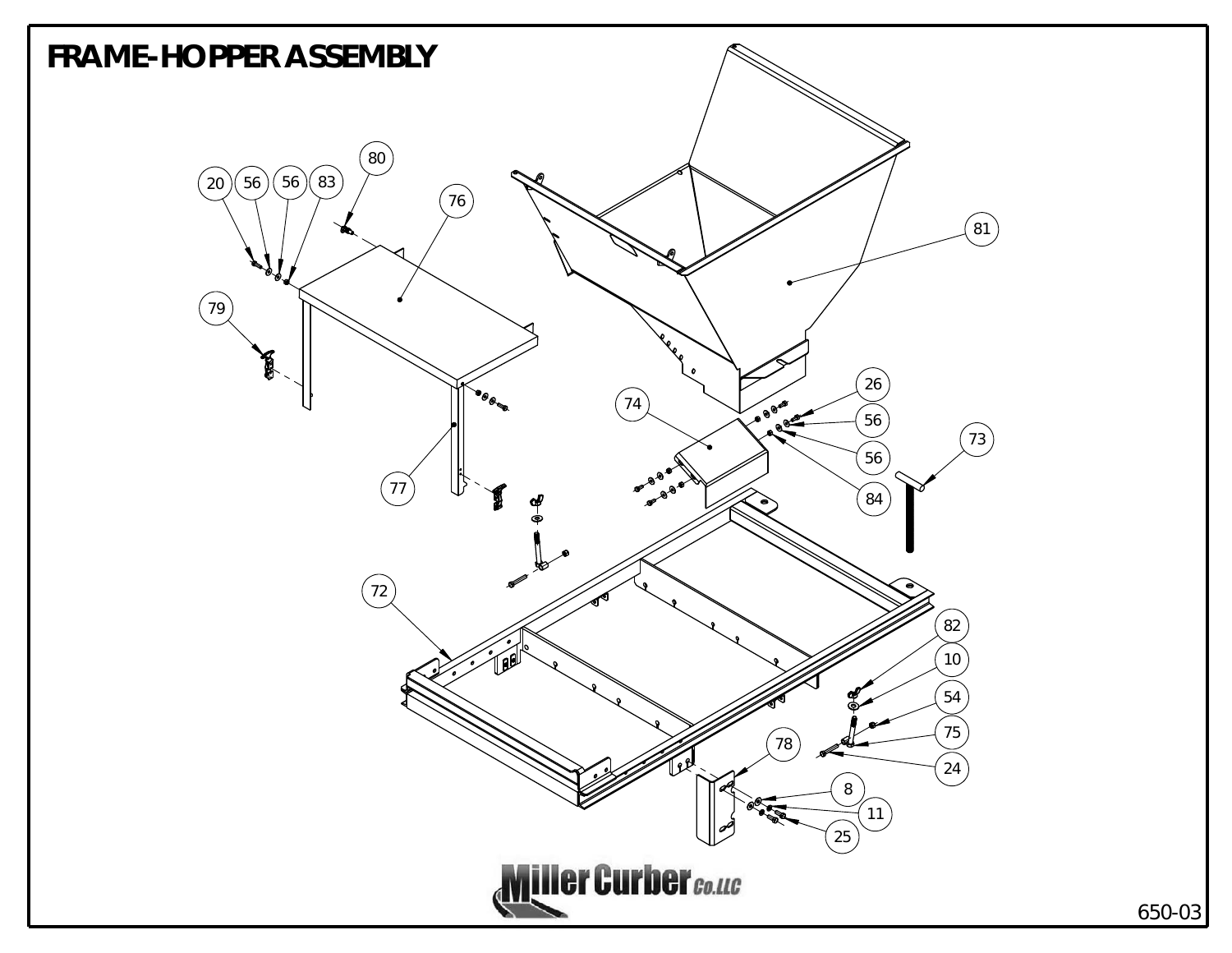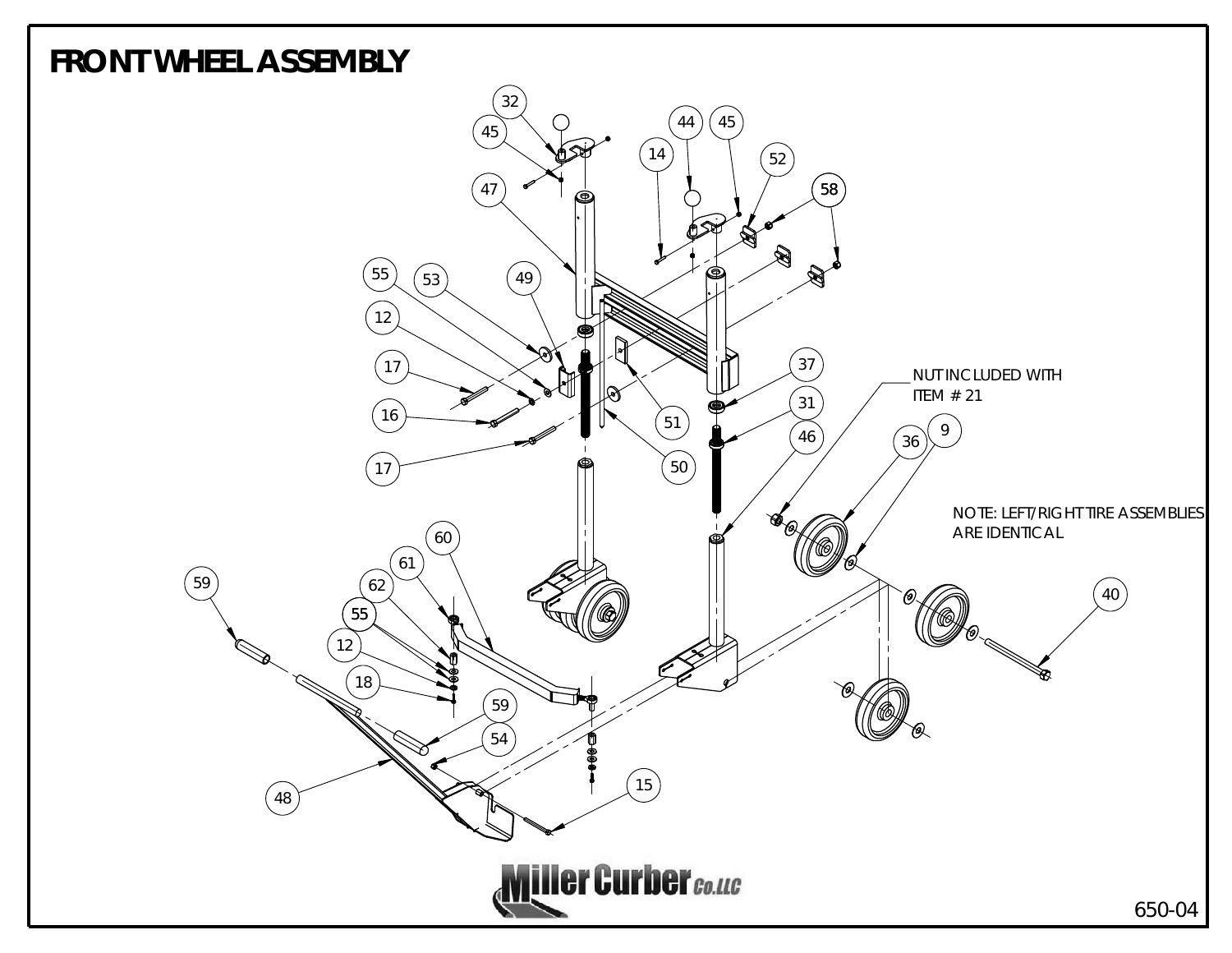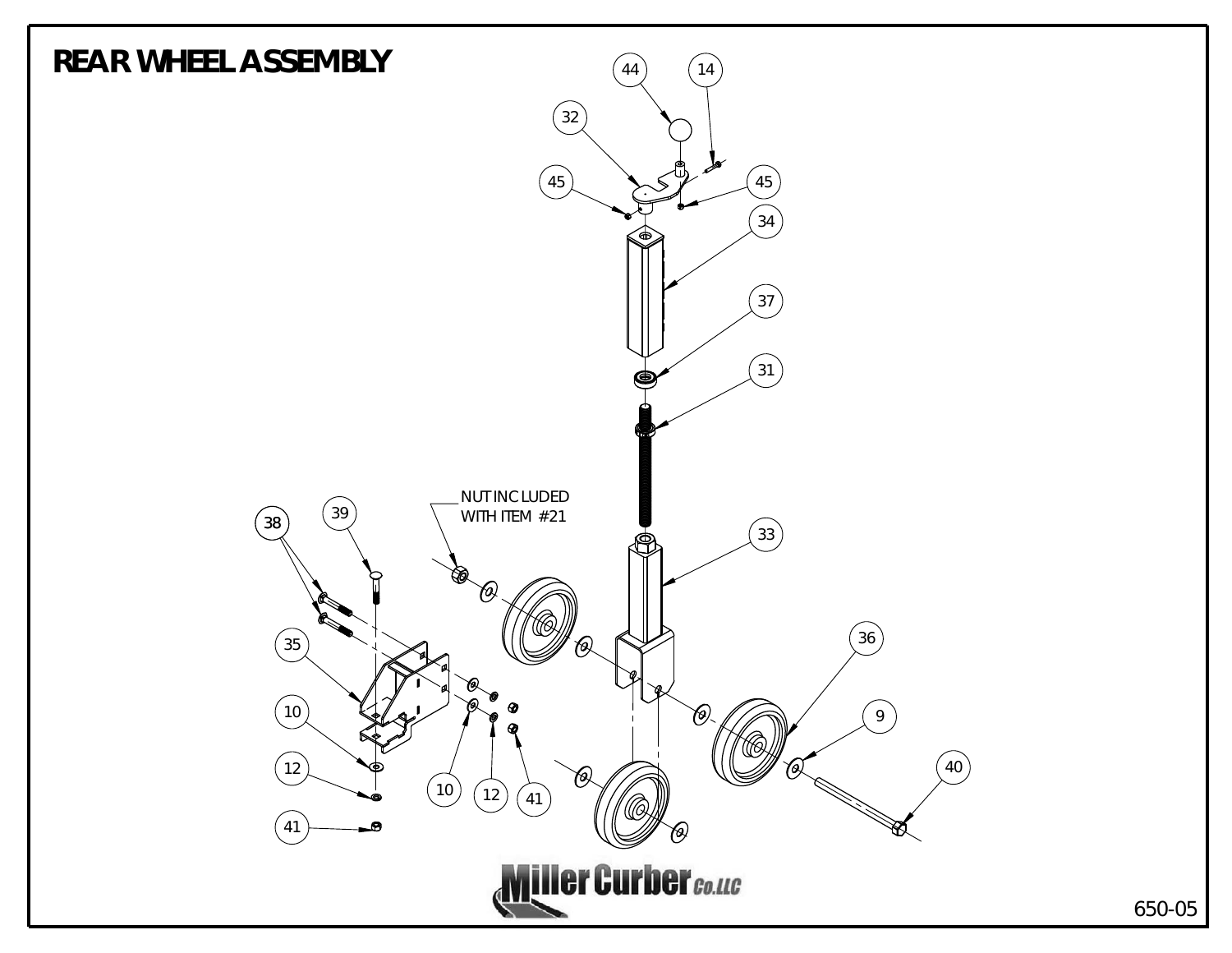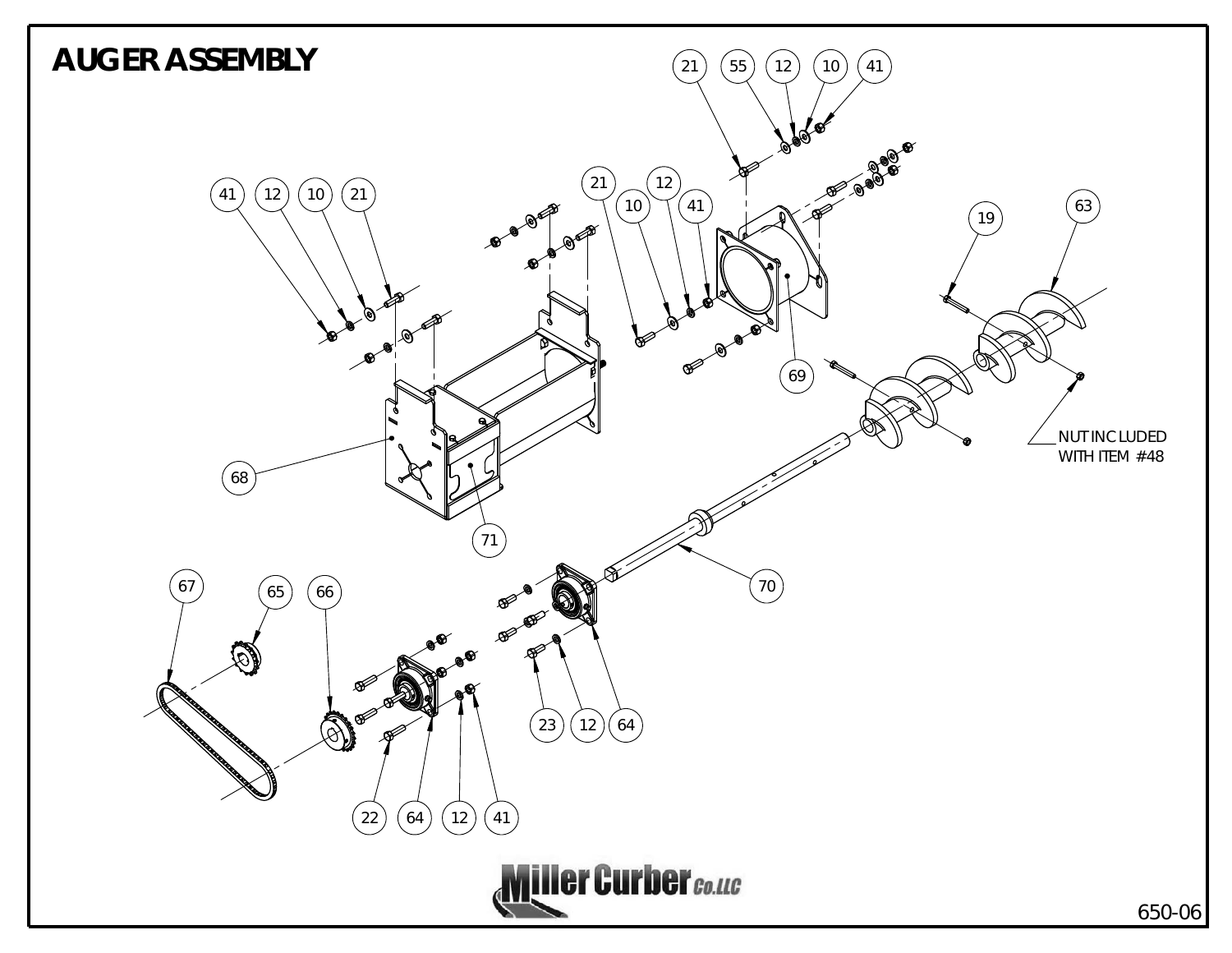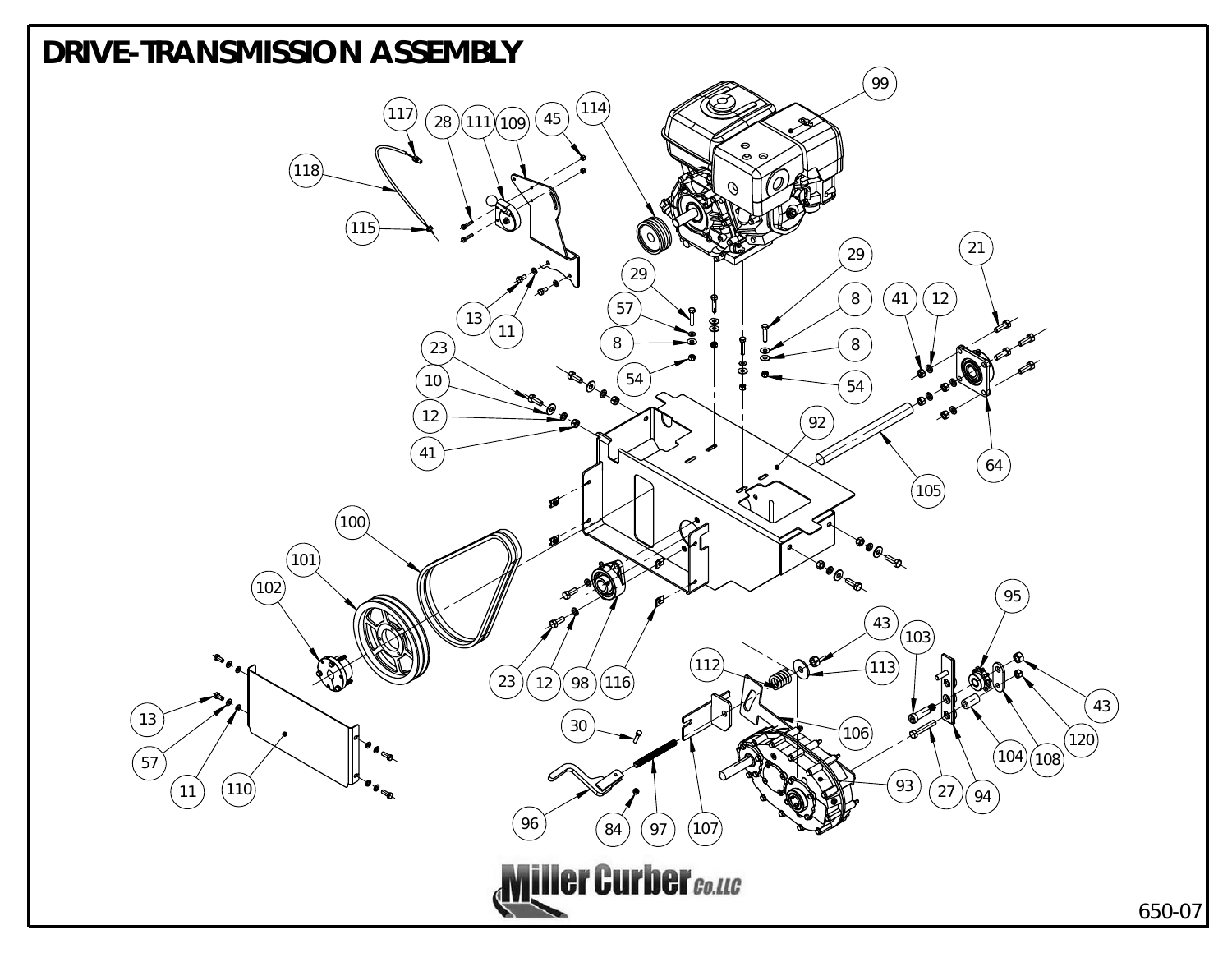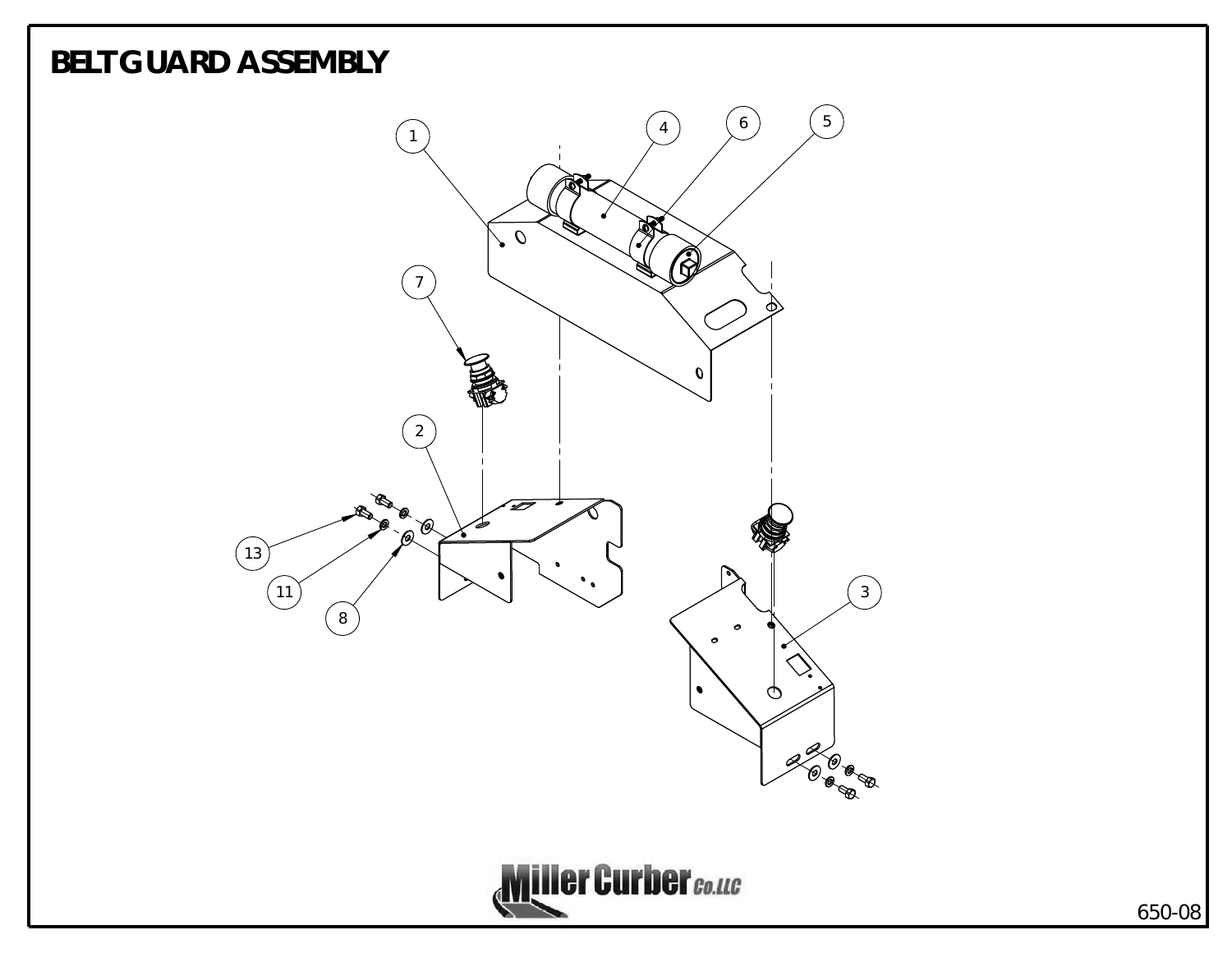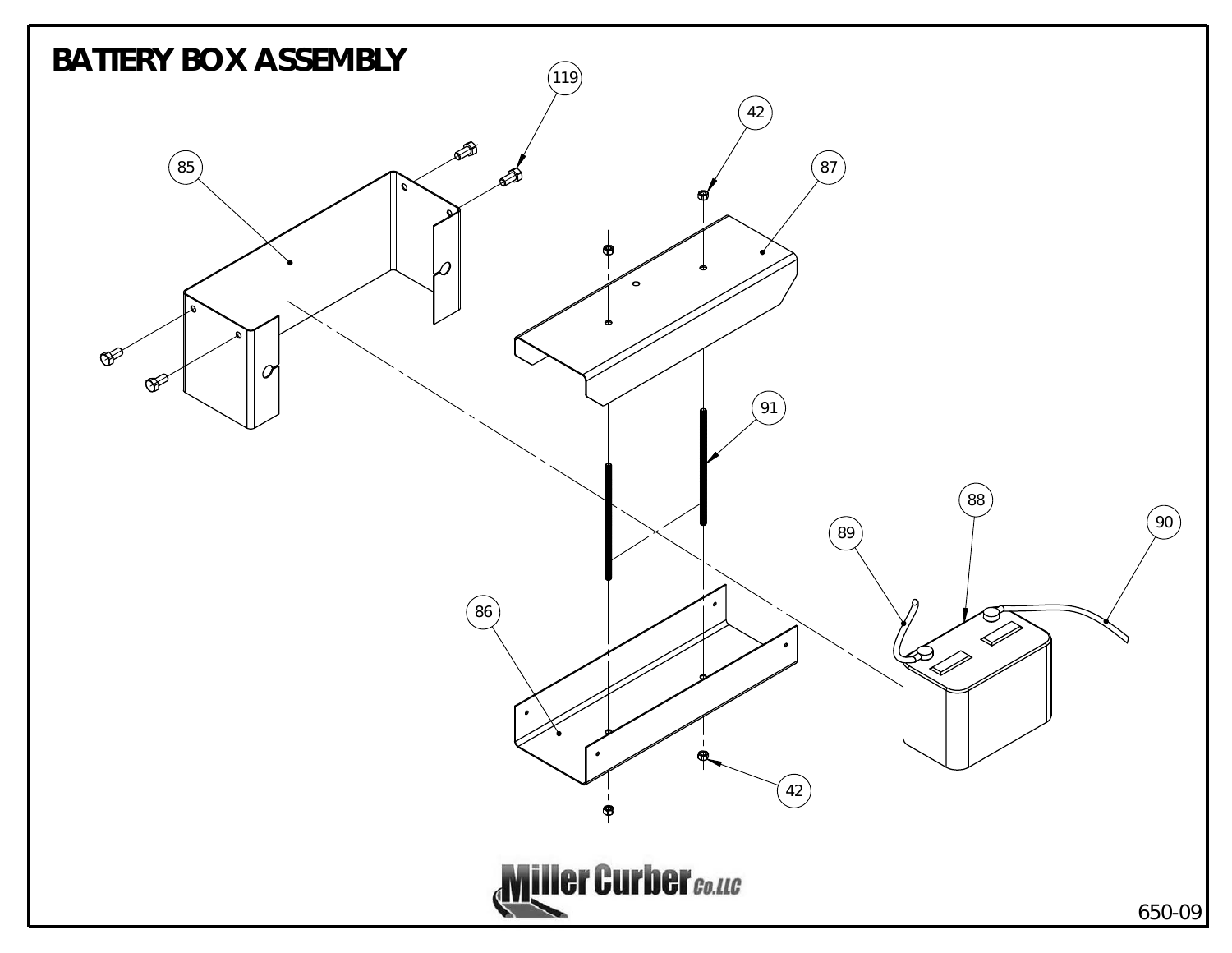| <b>ITEM</b><br>NO. | <b>PART</b><br><b>NUMBER</b> | <b>DESCRIPTION</b>                                     |
|--------------------|------------------------------|--------------------------------------------------------|
| 1                  | 45019-29                     | <b>CENTER BELT GUARD COVER</b>                         |
| 2                  | 45019-18                     | RIGHT HAND BELT GUARD WELDMENT                         |
| 3                  | 45019-19                     | LEFT HAND BELT GUARD WELDMENT                          |
| 4                  | 44108-01                     | <b>MANUAL TUBE</b>                                     |
| 5                  | 44108-05                     | <b>MANUAL TUBE CAP</b>                                 |
| 6                  | 44108-07                     | <b>MANUAL TUBE MOUNTING CLAMPS</b>                     |
| 7                  | 45043-04                     | <b>EMERGENCY STOP SWITCH, ELECTRIC</b><br><b>START</b> |
| 8                  |                              | FLAT WASHER, 3/8"                                      |
| 9                  |                              | FLAT WASHER, 3/4"                                      |
| 10                 |                              | FLAT WASHER, 1/2"                                      |
| 11                 |                              | LOCK WASHER, 3/8"                                      |
| 12                 |                              | LOCK WASHER, 1/2"                                      |
| 13                 |                              | HHCS, 3/8-16 UNC x 3/4" LG.                            |
| 14                 |                              | HHCS, 1/4-20 UNC x 1-1/2" LG.                          |
| 15                 |                              | HHCS, 3/8-16 UNC x 4" LG.                              |
| 16                 |                              | HHCS, 1/2-13 UNC x 4" LG.                              |
| 17                 |                              | HHCS, 1/2-13 UNC x 3-3/4" LG.                          |
| 18                 |                              | HHCS, 1/2-20 UNF x 1" LG.                              |
| 19                 |                              | HHCS, 3/8-16 UNC x 2-1/2" LG.                          |
| 20                 |                              | HHCS, 5/16-18 UNC x 1" LG.                             |

| <b>ITEM</b><br>NO. | <b>PART</b><br><b>NUMBER</b> | <b>DESCRIPTION</b>                             |
|--------------------|------------------------------|------------------------------------------------|
| 21                 |                              | HHCS, 1/2-13 UNC x 1-1/2" LG.                  |
| 22                 |                              | HHCS, 1/2-13 UNC x 1-3/4" LG.                  |
| 23                 |                              | HHCS, 1/2-13 UNC x 1-1/4" LG.                  |
| 24                 |                              | HHCS 3/8-16 UNC x 2-1/4" LG.                   |
| 25                 |                              | HHCS, 3/8-16 x 1" LG.                          |
| 26                 |                              | HHCS, 5/16-18 UNC x 3/4" LG.                   |
| 27                 |                              | HHCS, 1/2-13 UNC x 3" LG.                      |
| 28                 |                              | HHCS, 1/4-20 UNC x 1-1/4" LG.                  |
| 29                 |                              | HHCS, 3/8-16 UNC x 1-3/4" LG.                  |
| 30                 |                              | HHCS, 5/16-18 UNC x 1-1/2" LG.                 |
| 31                 | 45034-15                     | <b>SHORT ADJUSTING SCREW WELDMENT</b>          |
| 32                 | 45036-11                     | <b>JACK HANDLE ASSEMBLY</b>                    |
| 33                 | 45039                        | <b>REAR WHEEL FORK, SHORT</b>                  |
| 34                 | 45034-03                     | REAR JACK COVER WELDMENT                       |
| 35                 | 45033-01                     | REAR JACK CLAMP BRACKET, SQUARE<br><b>TUBE</b> |
| 36                 | WT0100                       | 8" x 2" RUBBER WHEEL W/ ROLLER BEARING         |
| 37                 | <b>BE0600</b>                | <b>JACK ASSEMBLY THRUST BEARING</b>            |
| 38                 |                              | CARRIAGE BOLT, 1/2-13 UNC x 3-1/2" LG.         |
| 41                 |                              | <b>HEX NUT, 1/2-13 UNC</b>                     |
| 42                 |                              | <b>HEX NUT, 3/8-16 UNC</b>                     |

NOTE: WHEN ORDERING FASTENERS, PLEASE USE PAGE REFERENCE (LOWER RIGHT HAND CORNER) AND ITEM NUMBER.

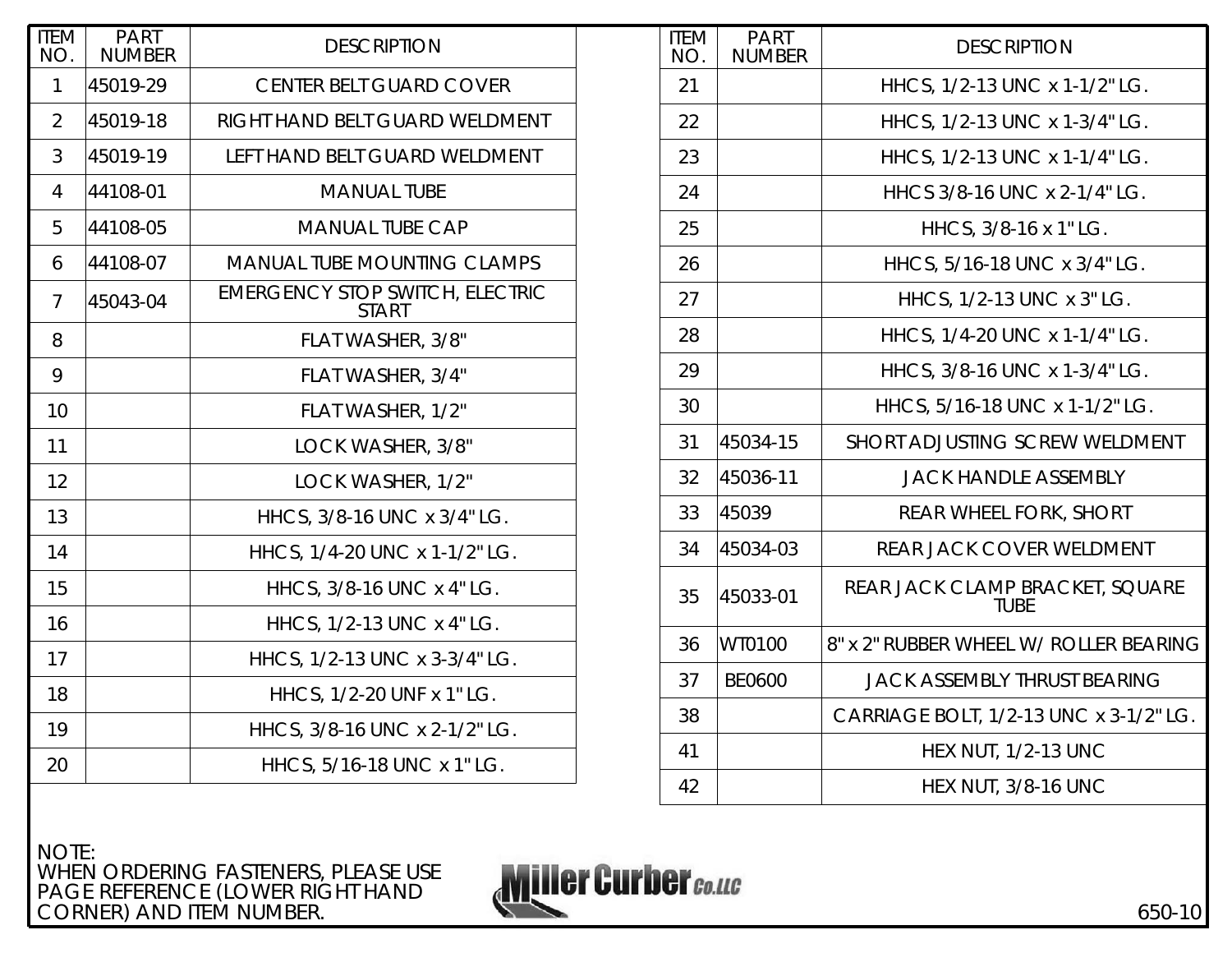| <b>ITEM</b><br>NO. | <b>PART</b><br><b>NUMBER</b> | <b>DESCRIPTION</b>                    |
|--------------------|------------------------------|---------------------------------------|
| 43                 |                              | <b>HEX NUT, 5/8-11 UNC</b>            |
| 44                 | MS0400                       | <b>JACK HANDLE KNOB</b>               |
| 45                 |                              | LOCK NUT, 1/4-20 UNC                  |
| 46                 | 45038-01                     | MC-550/650 FRONT WHEEL FORK           |
| 47                 | 45005-02                     | <b>FRONT JACK HOUSING</b>             |
| 48                 | 45020-13                     | <b>STEERING HANDLE</b>                |
| 49                 | 45031-18                     | <b>MARKER HOLDER ROD BRACKET</b>      |
| 50                 | 45031-11                     | MC-550/650/850 MARKER POINTER         |
| 51                 | 45031-17                     | <b>CURBER MARKING ROD BACKPLATE</b>   |
| 52                 | 45031-21                     | FRONT END CLAMP RETAINING NUT         |
| 53                 | 45140-31                     | <b>FRONT END CLAMP WASHER</b>         |
| 54                 |                              | LOCK NUT, 3/8-16 UNC                  |
| 55                 |                              | SAE FLAT WASHER, 1/2"                 |
| 56                 |                              | SAE FLAT WASHER, 5/16"                |
| 57                 |                              | SAE FLAT WASHER, 3/8"                 |
| 58                 |                              | LOCK NUT, 1/2-13 UNC                  |
| 59                 | CG0100                       | <b>GRIP, HANDLEBAR</b>                |
| 60                 | 45059-08                     | <b>TIE ROD</b>                        |
| 61                 | 45059-04                     | MALE TIE ROD END W/ STUD              |
| 62                 | 45059-11                     | COUPLING NUT, 1/2-20 UNF x 1-1/4" LG. |

| <b>ITEM</b><br>NO. | <b>PART</b><br><b>NUMBER</b> | <b>DESCRIPTION</b>                   |
|--------------------|------------------------------|--------------------------------------|
| 63                 | 45018-09                     | 6" SOLID AUGER, 9" LONG              |
| 64                 | <b>BE0200</b>                | 1-1/4" 4-BOLT FLANGE BEARING         |
| 65                 | <b>SK0200</b>                | <b>15 TOOTH SPROCKET</b>             |
| 66                 | SK0300                       | 23 TOOTH SPROCKET                    |
| 67                 | 45050-10                     | ROLLER CHAIN, 37" LONG               |
| 68                 | 45010-01                     | 6" STANDARD AUGER HOUSING            |
| 69                 | 45014-01                     | <b>6" COMPACTION TUBE</b>            |
| 70                 | 45023-01                     | <b>SOLID AUGER SHAFT</b>             |
| 71                 | 45010-12                     | <b>6" AUGUR SHAFT GAURD</b>          |
| 72                 | 45045-01                     | <b>CURBER FRAME WELDMENT 550/650</b> |
| 73                 | 45003-11                     | <b>CURBFORM HOLD DOWN SCREW</b>      |
| 74                 | 45013-09                     | <b>HOPPER ADJUSTING PLATE</b>        |
| 75                 | 45012-13                     | <b>HOPPER CLAMP</b>                  |
| 76                 | 45145-01                     | <b>ENGINE COVER</b>                  |
| 77                 | 45145-10                     | <b>ENGINE COVER BRACE</b>            |
| 78                 | 45050-18                     | <b>CHAIN GAURD</b>                   |
| 79                 | <b>MS0200</b>                | RUBBER HOOD LATCH                    |
| 80                 | 45145-17                     | RETRACTABLE PLUNGER                  |
| 81                 | 45015-01                     | <b>WHEELBARROW HOPPER, LH</b>        |
| 82                 |                              | <b>WING NUT, 1/2-13 UNC</b>          |

NOTE: WHEN ORDERING FASTENERS, PLEASE USE PAGE REFERENCE (LOWER RIGHT HAND CORNER) AND ITEM NUMBER.